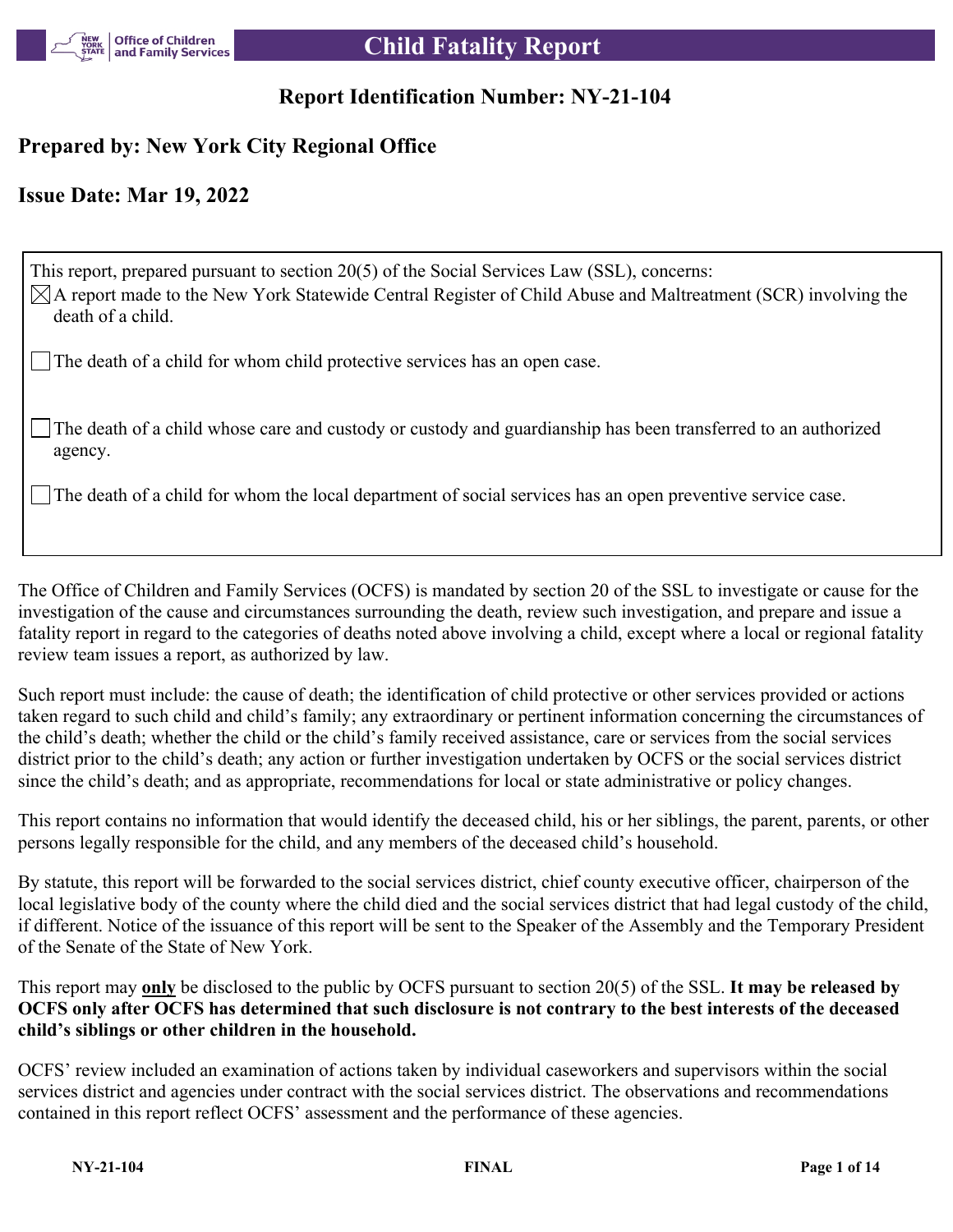

## **Abbreviations**

|                                                      | <b>Relationships</b>                                                  |                                       |
|------------------------------------------------------|-----------------------------------------------------------------------|---------------------------------------|
| <b>BM-Biological Mother</b>                          | <b>SM-Subject Mother</b>                                              | SC-Subject Child                      |
| <b>BF-Biological Father</b>                          | SF-Subject Father                                                     | OC-Other Child                        |
| MGM-Maternal Grand Mother                            | <b>MGF-Maternal Grand Father</b>                                      | FF-Foster Father                      |
| PGM-Paternal Grand Mother                            | PGF-Paternal Grand Father                                             | DCP-Day Care Provider                 |
| MGGM-Maternal Great Grand Mother                     | MGGF-Maternal Great Grand Father                                      | PGGF-Paternal Great Grand Father      |
| PGGM-Paternal Great Grand Mother                     | MA/MU-Maternal Aunt/Maternal Uncle PA/PU-Paternal Aunt/Paternal Uncle |                                       |
| <b>FM-Foster Mother</b>                              | <b>SS-Surviving Sibling</b>                                           | <b>PS-Parent Sub</b>                  |
| CH/CHN-Child/Children                                | <b>OA-Other Adult</b>                                                 |                                       |
|                                                      | Contacts                                                              |                                       |
| <b>LE-Law Enforcement</b>                            | <b>CW-Case Worker</b>                                                 | CP-Case Planner                       |
| Dr.-Doctor                                           | ME-Medical Examiner                                                   | <b>EMS-Emergency Medical Services</b> |
| DC-Day Care                                          | FD-Fire Department                                                    | <b>BM-Biological Mother</b>           |
| <b>CPS-Child Protective Services</b>                 |                                                                       |                                       |
|                                                      | <b>Allegations</b>                                                    |                                       |
| <b>FX-Fractures</b>                                  | <b>II-Internal Injuries</b>                                           | L/B/W-Lacerations/Bruises/Welts       |
| S/D/S-Swelling/Dislocation/Sprains                   | C/T/S-Choking/Twisting/Shaking                                        | B/S-Burns/Scalding                    |
| P/Nx-Poisoning/ Noxious Substance                    | <b>XCP-Excessive Corporal Punishment</b>                              | PD/AM-Parent's Drug Alcohol Misuse    |
| CD/A-Child's Drug/Alcohol Use                        | <b>LMC-Lack of Medical Care</b>                                       | <b>EdN-Educational Neglect</b>        |
| <b>EN-Emotional Neglect</b>                          | <b>SA-Sexual Abuse</b>                                                | M/FTTH-Malnutrition/Failure-to-thrive |
| IF/C/S-Inadequate Food/ Clothing/<br>Shelter         | <b>IG-Inadequate Guardianship</b>                                     | LS-Lack of Supervision                |
| Ab-Abandonment                                       | OTH/COI-Other                                                         |                                       |
|                                                      | <b>Miscellaneous</b>                                                  |                                       |
| <b>IND-Indicated</b>                                 | UNF-Unfounded                                                         | SO-Sexual Offender                    |
| Sub-Substantiated                                    | Unsub-Unsubstantiated                                                 | <b>DV-Domestic Violence</b>           |
| LDSS-Local Department of Social                      | <b>ACS-Administration for Children's</b>                              | NYPD-New York City Police             |
| Service                                              | Services                                                              | Department                            |
| PPRS-Purchased Preventive<br>Rehabilitative Services | TANF-Temporary Assistance to Needy<br>Families                        | FC-Foster Care                        |
| MH-Mental Health                                     | <b>ER-Emergency Room</b>                                              | <b>COS-Court Ordered Services</b>     |
| <b>OP-Order of Protection</b>                        | <b>RAP-Risk Assessment Profile</b>                                    | FASP-Family Assessment Plan           |
| <b>FAR-Family Assessment Response</b>                | Hx-History                                                            | Tx-Treatment                          |
| <b>CAC-Child Advocacy Center</b>                     | PIP-Program Improvement Plan                                          | yo-year(s) old                        |
| <b>CPR-Cardiopulmonary Resuscitation</b>             | ASTO-Allowing Sex Abuse to Occur                                      |                                       |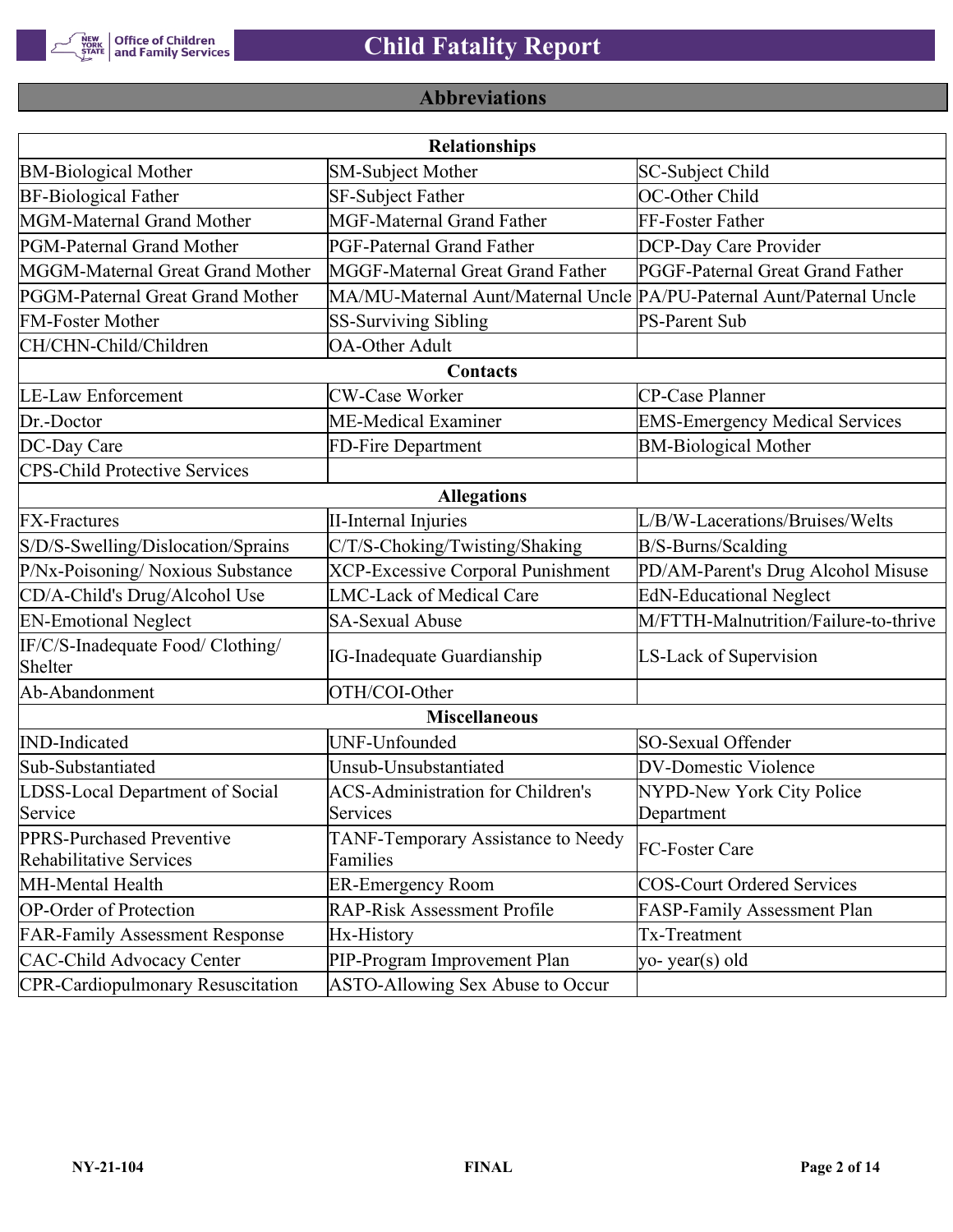

## **Case Information**

**Report Type:** Child Deceased **Jurisdiction:** Kings **Date of Death:** 09/18/2021

**Age:** 1 month(s) **Gender:** Female **Initial Date OCFS Notified:** 09/18/2021

**Presenting Information**

The 9/18/21 SCR report alleged that on 9/18/21, the mother fed the one-month-old female subject child (SC) a bottle then she placed the SC back side down in the crib to sleep and went back to bed. Just before 5:43AM, the mother got up to use the bathroom and checked the SC. The SC looked unusual and the mother picked her up. The SC was unresponsive, did not move, and did not make any noise. The mother alerted the father to the situation and the father started to perform CPR on the SC while the mother called 911 at 5:43AM. The father carried the SC out of the home into the ambulance and the ambulance immediately transported the SC and the father to the hospital's emergency department. The SC was not able to be revived and was pronounced dead at the hospital on 9/18/21, at 6:32 AM. The parents had no explanation for the SC's death. The three surviving siblings ages 8-yo, 4-yo, and 1-yo had unknown roles.

#### **Executive Summary**

The 1-month-old female SC died on 9/18/21. As of 2/16/22, NYCRO had not received a copy of the ME's report.

At the time of the incident the SC resided with her parents and three SSs ages 8-yo, 4-yo,, and 1-yo in the home. The SF was the bio-father to the SC, 4-yo, and 1-yo SS.

According to ACS' documentation, at about 4:00AM on 9/18/21 the SC began crying. The mother awoke, fed, burped, and then rocked the SC to sleep. The mother placed the child face up in the Pack n' Play which was located near the parents' bed, and then went to sleep. The mother awoke to use the bathroom and checked the SC. The mother discovered the SC was unresponsive and in the same position in which she was placed. She alerted the father to the situation and called 911. LE and EMS arrived shortly thereafter. The SC and father were transported to the hospital where the SC was pronounced dead.

ACS contacted LE and learned there was no evidence of criminality associated with the SC's death, and no arrests would be made. According to LE, the SF acted accordingly after the realization that the SC was not breathing.

The children's pediatrician reported there were no medical concerns regarding the care the parents provided. The children were current with their immunizations and were well. The pediatrician said the SC was seen regularly and no concerns were noted.

ACS contacted the ME and was informed there was nothing suspicious noted at the autopsy. The SC had a small superficial laceration on her top lip and some acute rib fractures which the ME attributed to the parents' attempts at CPR.

ACS spoke with the SM about grief counseling. The mother did not believe the grief counseling was necessary for her or anyone else and declined all services. Despite the mother's refusal of services, ACS sent and provided grief counseling information to the mother should she decide the family needed services at a later date. ACS also provided a daycare voucher for the 1-yo CH.

On 2/4/22, ACS unsubstantiated the allegations of DOA/Fatality and IG of the SC by the parents. ACS documented there was no credible evidence to support the allegations. LE said the SM acted appropriately after observing the SC was not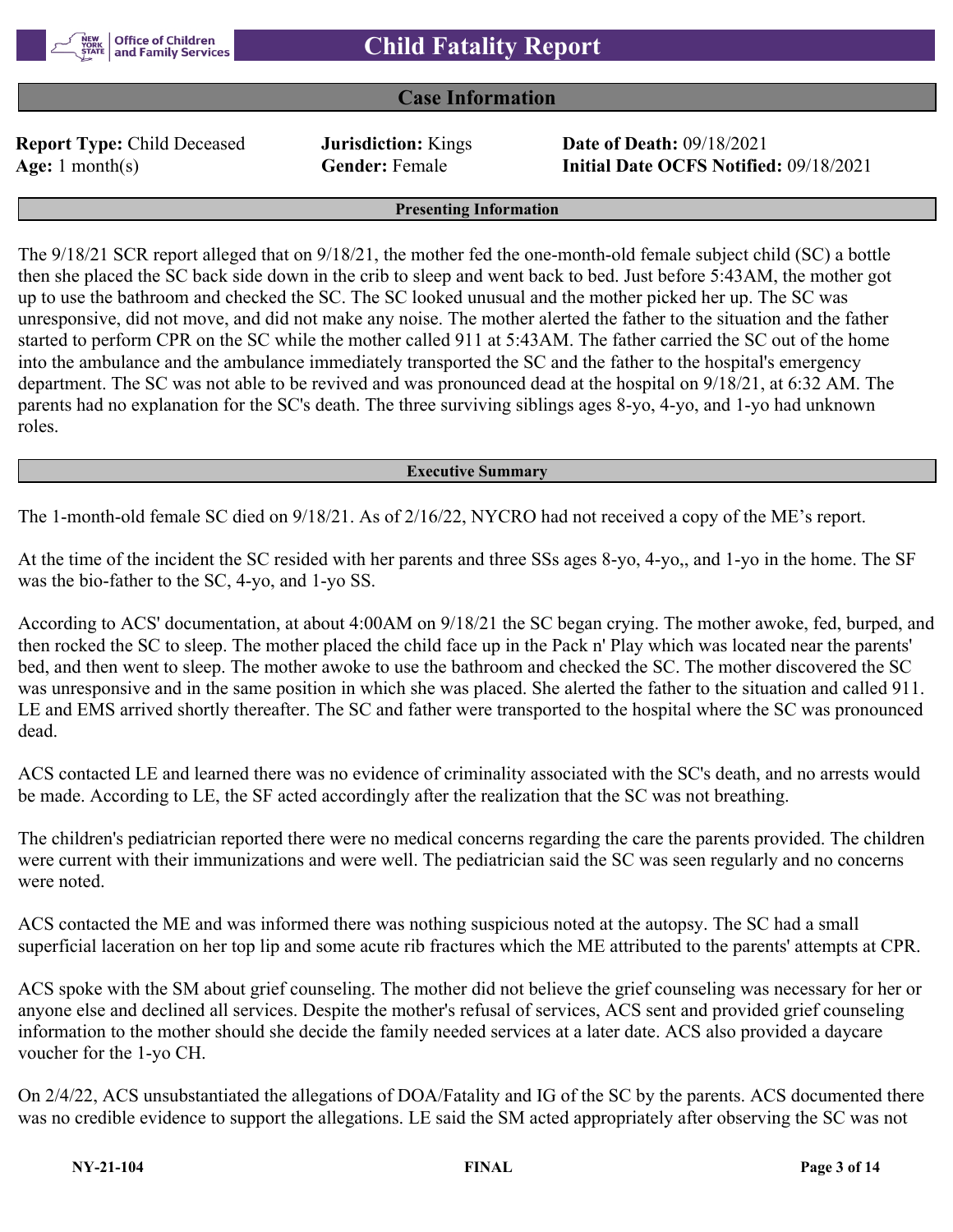

breathing and attempted to perform CPR before calling LE. To support the decision, ACS documented the ME stated there did not appear to be any trauma to the SC's body.

## **Findings Related to the CPS Investigation of the Fatality**

**Safety Assessment:**

 **Was sufficient information gathered to make the decision recorded on the:**

| <b>Approved Initial Safety Assessment?</b><br>$\circ$                                                                                                                    | Yes                                                                          |
|--------------------------------------------------------------------------------------------------------------------------------------------------------------------------|------------------------------------------------------------------------------|
| Safety assessment due at the time of determination?<br>$\circ$                                                                                                           | <b>Yes</b>                                                                   |
| Was the safety decision on the approved Initial Safety Assessment<br>٠<br>appropriate?                                                                                   | Yes                                                                          |
| Determination:                                                                                                                                                           |                                                                              |
| Was sufficient information gathered to make determination(s) for all<br>$\bullet$<br>allegations as well as any others identified in the course of the<br>investigation? | Yes, sufficient information was<br>gathered to determine all<br>allegations. |
| Was the determination made by the district to unfound or indicate<br>$\bullet$<br>appropriate?                                                                           | Yes                                                                          |
| Explain:                                                                                                                                                                 |                                                                              |
| Sufficient information was gathered to make a determination for all the allegations on the intake report.                                                                |                                                                              |
| Was the decision to close the case appropriate?                                                                                                                          | Yes                                                                          |
| Was casework activity commensurate with appropriate and relevant statutory Yes<br>or regulatory requirements?                                                            |                                                                              |
| Was there sufficient documentation of supervisory consultation?                                                                                                          | Yes, the case record has detail of the<br>consultation.                      |
| Explain:                                                                                                                                                                 |                                                                              |

## The level of casework activity, which included contact with the family and others from the receipt of the report through case conclusion, was commensurate with the case circumstances.

**Required Actions Related to the Fatality**

| Are there Required Actions related to the compliance issue(s)? $\Box$ Yes $\Box$ No |  |  |
|-------------------------------------------------------------------------------------|--|--|
|-------------------------------------------------------------------------------------|--|--|

## **Fatality-Related Information and Investigative Activities**

**Incident Information**

**Date of Death:** 09/18/2021 **Time of Death:** 06:32 AM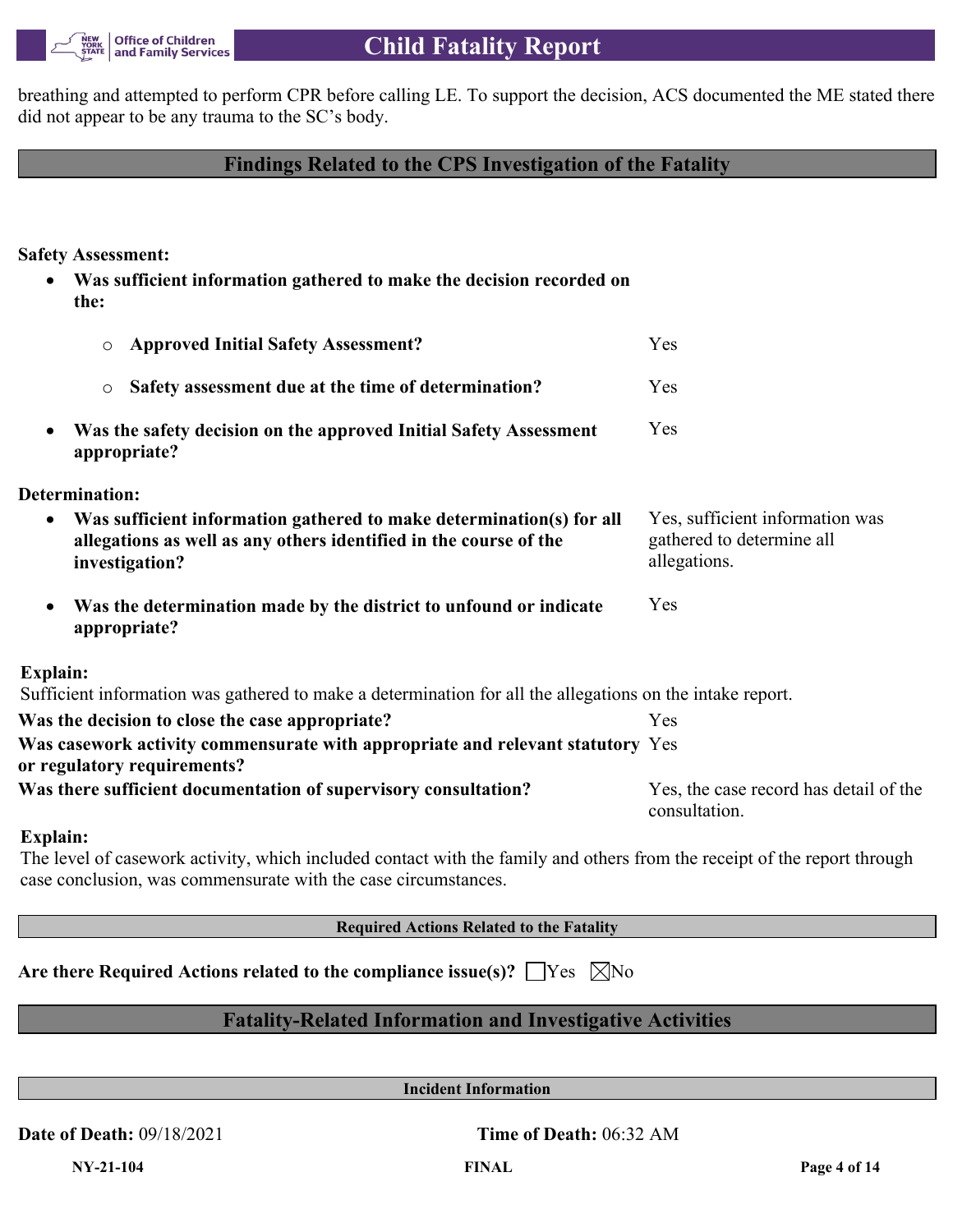

| Time of fatal incident, if different than time of death:               |         |                            | 05:30 AM |
|------------------------------------------------------------------------|---------|----------------------------|----------|
| County where fatality incident occurred:                               |         |                            | Kings    |
| Was 911 or local emergency number called?                              |         |                            | Yes      |
| <b>Time of Call:</b>                                                   |         |                            | 05:43 AM |
| Did EMS respond to the scene?                                          |         |                            | Yes      |
| At time of incident leading to death, had child used alcohol or drugs? |         |                            | N/A      |
| Child's activity at time of incident:                                  |         |                            |          |
| $\boxtimes$ Sleeping                                                   | Working | Driving / Vehicle occupant |          |
| Playing                                                                | Eating  | Unknown                    |          |
| Other                                                                  |         |                            |          |
| Did child have supervision at time of incident leading to death? Yes   |         |                            |          |
| At time of incident was supervisor impaired? Not impaired.             |         |                            |          |
| At time of incident supervisor was:                                    |         |                            |          |
| Distracted                                                             |         | Absent                     |          |
| $\boxtimes$ Asleep                                                     |         | Other:                     |          |
| Total number of deaths at incident event:<br>Children ages 0-18: 1     |         |                            |          |

**Adults:** 0

#### **Household Composition at time of Fatality**

| Household                  | Relationship   | Role                | Gender | Age                   |
|----------------------------|----------------|---------------------|--------|-----------------------|
| Deceased Child's Household | Deceased Child | Alleged Victim      | Female | $\ln \text{Month(s)}$ |
| Deceased Child's Household | Father         | Alleged Perpetrator | Male   | $28$ Year(s)          |
| Deceased Child's Household | Mother         | Alleged Perpetrator | Female | $33$ Year(s)          |
| Deceased Child's Household | Sibling        | No Role             | Female | $8$ Year(s)           |
| Deceased Child's Household | Sibling        | No Role             | Female | $1$ Year(s)           |
| Deceased Child's Household | Sibling        | No Role             | Male   | $ 4 \text{ Year}(s) $ |

#### **LDSS Response**

On 9/18/21, LE said the home was filthy and CHN were dirty. There were mice and roaches in the home that LE observed. The SC had a crib, but it was dirty and had stains. There was a fitted sheet and blanket in the crib. The SM explained she placed the SC in her crib face up to sleep at 4:15 AM after feeding the SC. The crib was next to the parent's bed. The SC had a blanket covering her feet. The SM awoke sometime after 5:00AM and saw the SC in the same position but the SC's hands were "in a weird position." The SM picked up the SC who remained unresponsive. The SM placed her on the bed and began CPR. The SM woke the SF who also attempted CPR. The SM called 911. EMS arrived and transported the SC to the hospital.

On the same date, ACS visited the home and described the home as "slightly messy." ACS interviewed the SM who provided additional details. The SM explained she awoke between 3:30AM and 4:00AM after she heard the SC crying.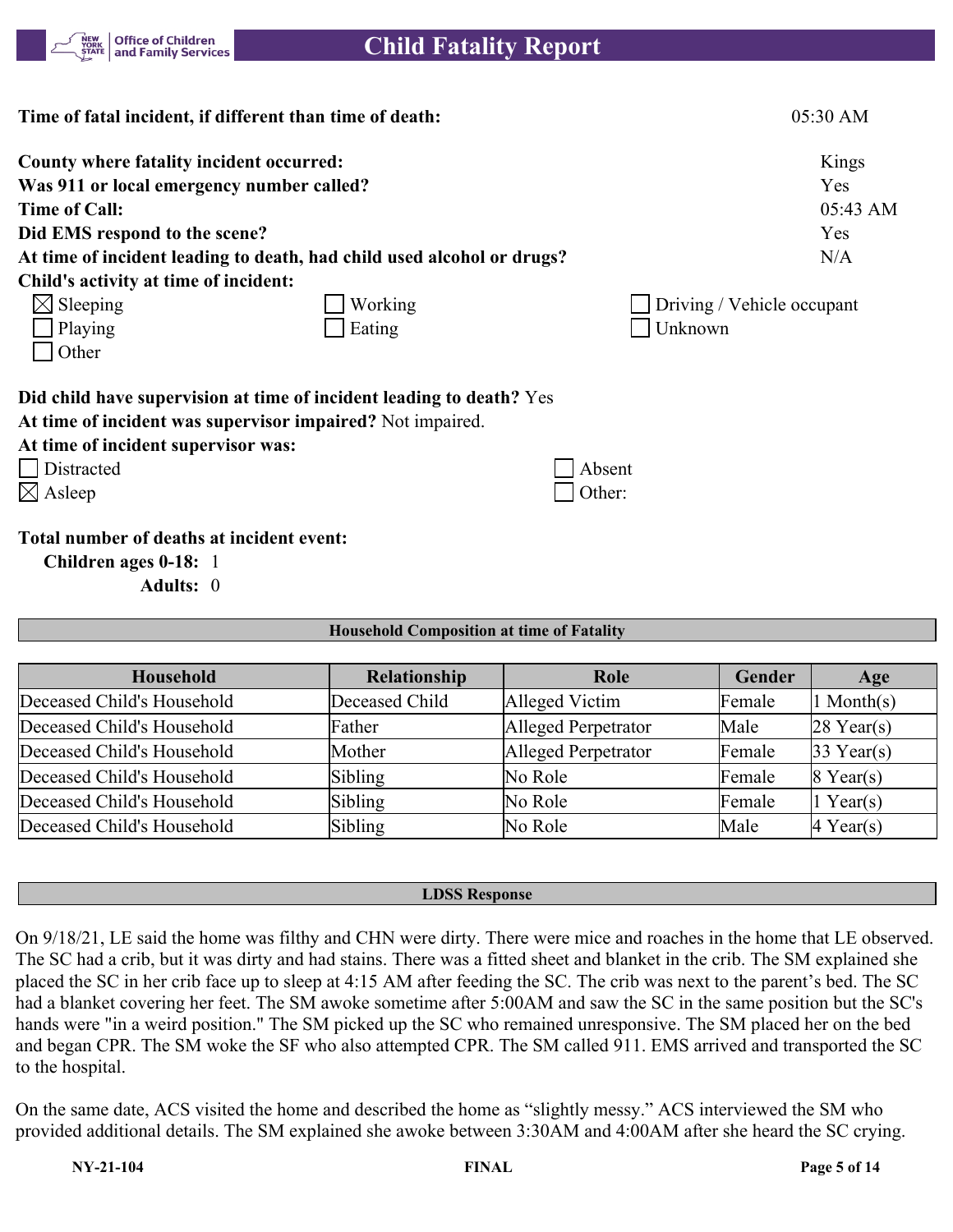

The SM said she fed and burped the SC then laid the SC down on her back to sleep. The SM said she went to the bathroom and when she exited, she saw the SC was stiff. The SM said she went to the SC and tried to wake her, but she would not wake. The SM woke the SF and he attempted CPR: however, the SC did not respond. The SM confirmed she called 911 and EMS transported the SC to the hospital. The SM reported the SC was perfectly healthy. ACS observed the Pack n' Play where the SC slept. It was filled and cluttered with items such as clothes, blankets, playing cards and various other items.

The SF was also interviewed. His account was similar tot he SM's from the time she alerted him to the unfolding situation.

ACS interviewed the 8-yo SS; however, the parents refused to have the child in a separate room for the interview. The 8 yo said the last time she saw the SC was last night and she was awake. ACS did not observe suspicious marks or bruises on the 4-yo and 1-yo SS. The 8-yo said the morning of the incident the SM woke her to tell her to unlock her phone. The SM entered the kitchen and called LE. The 8-yo said she saw and touched the SC, but she was not breathing. The 8-yo was observed to be free of marks and bruises. The 4-yo said the SC died and he was sad. The 4-yo and 1-yo were observed to be free of marks and bruises.

On 9/21/21, the ME indicated there was nothing suspicious noted at autopsy. The SC had a small superficial laceration on her top lip. Additionally, there were some acute rib fractures consistent with the parents performing CPR on the SC. Further testing was being conducted to determine a final cause of death.

On 10/14/21, ACS spoke with the SM about grief counseling. The SM did not believe the grief counseling was necessary for her or anyone else.

On 10/28/21, ACS held conference to determine next steps regarding the family. The decision was made not to seek court intervention. The same day, ACS sent and provided grief counseling information to the SM.

On 11/11/21, ACS submitted a daycare voucher for the 1-yo CH.

Between 11/12/21 and 2/3/22, ACS continued to make contacts with the family. No new information was obtained. The mother continued to decline services.

On 2/4/22, ACS Unsub the allegations of DOA/Fatality and IG of the SC by the parents.

**Official Manner and Cause of Death**

**Official Manner:** Pending **Primary Cause of Death:** Pending **Person Declaring Official Manner and Cause of Death:** Medical Examiner

**Multidisciplinary Investigation/Review**

**Was the fatality investigation conducted by a Multidisciplinary Team (MDT)?**Yes

**Was the fatality referred to an OCFS approved Child Fatality Review Team?**No **Comments:** There is no OCFS approved Child Fatality Review Team in NYC.

## **SCR Fatality Report Summary**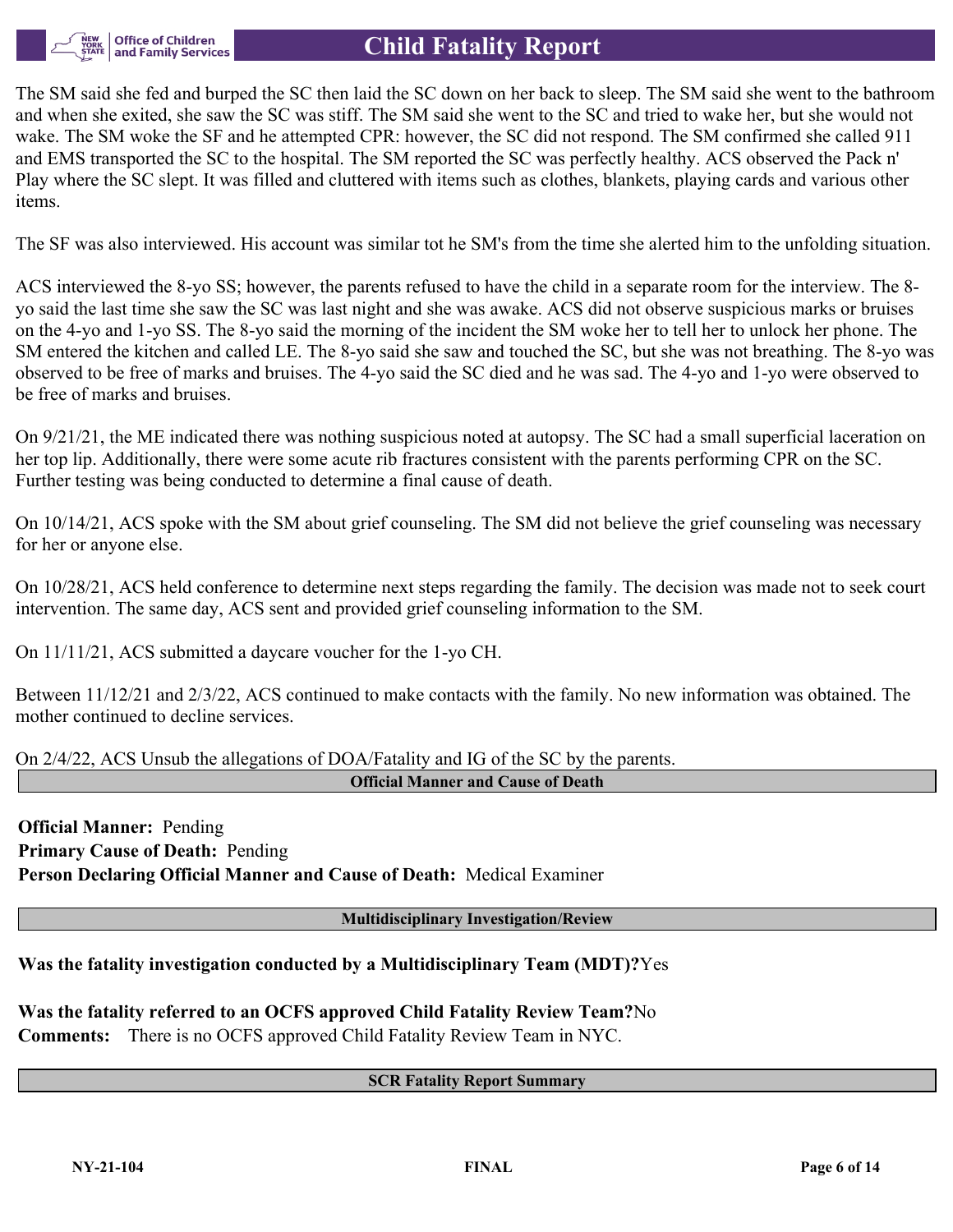

| <b>Alleged Victim(s)</b>                   | <b>Alleged Perpetrator(s)</b>                               | Allegation(s)              | <b>Allegation</b><br><b>Outcome</b> |
|--------------------------------------------|-------------------------------------------------------------|----------------------------|-------------------------------------|
| 059601 - Deceased Child, Female, 1<br>Mons | 059602 - Mother, Female, 33<br>Year(s)                      | DOA / Fatality             | Pending                             |
| 059601 - Deceased Child, Female, 1<br>Mons | 059602 - Mother, Female, 33<br>Year(s)                      | Inadequate<br>Guardianship | Pending                             |
| 059601 - Deceased Child, Female, 1<br>Mons | $ 059603 - \text{Father}, \text{Male}, 28 \text{ Year}(s) $ | DOA / Fatality             | Pending                             |
| 059601 - Deceased Child, Female, 1<br>Mons | $ 059603 - \text{Father}, \text{Male}, 28 \text{ Year}(s) $ | Inadequate<br>Guardianship | Pending                             |

## **CPS Fatality Casework/Investigative Activities**

|                                                                                                                                                                           | Yes         | No | N/A         | <b>Unable to</b><br><b>Determine</b> |
|---------------------------------------------------------------------------------------------------------------------------------------------------------------------------|-------------|----|-------------|--------------------------------------|
| All children observed?                                                                                                                                                    | $\boxtimes$ |    |             |                                      |
| When appropriate, children were interviewed?                                                                                                                              | $\boxtimes$ |    |             |                                      |
| Alleged subject(s) interviewed face-to-face?                                                                                                                              | $\boxtimes$ |    |             |                                      |
| All 'other persons named' interviewed face-to-face?                                                                                                                       |             |    | $\boxtimes$ |                                      |
| <b>Contact with source?</b>                                                                                                                                               | $\boxtimes$ |    |             |                                      |
| All appropriate Collaterals contacted?                                                                                                                                    | $\boxtimes$ |    |             |                                      |
| Was a death-scene investigation performed?                                                                                                                                | $\boxtimes$ |    |             |                                      |
| Was there discussion with all parties (youth, other household members,<br>and staff) who were present that day (if nonverbal, observation and<br>comments in case notes)? | $\boxtimes$ |    |             |                                      |
| Coordination of investigation with law enforcement?                                                                                                                       | $\boxtimes$ |    |             |                                      |
| Was there timely entry of progress notes and other required<br>documentation?                                                                                             | $\boxtimes$ |    |             |                                      |

## **Fatality Safety Assessment Activities**

|                                                                                                                                                 | Yes         | N <sub>0</sub> | N/A | <b>Unable to</b><br><b>Determine</b> |
|-------------------------------------------------------------------------------------------------------------------------------------------------|-------------|----------------|-----|--------------------------------------|
| Were there any surviving siblings or other children in the household?                                                                           | $\boxtimes$ |                |     |                                      |
| Was there an adequate assessment of impending or immediate danger to surviving siblings/other children in the<br>household named in the report: |             |                |     |                                      |
| <b>Within 24 hours?</b>                                                                                                                         | $\boxtimes$ |                |     |                                      |
| At 7 days?                                                                                                                                      | $\boxtimes$ |                |     |                                      |
| At 30 days?                                                                                                                                     | $\times$    |                |     |                                      |
| Was there an approved Initial Safety Assessment for all surviving<br>siblings/ other children in the household within 24 hours?                 | $\boxtimes$ |                |     |                                      |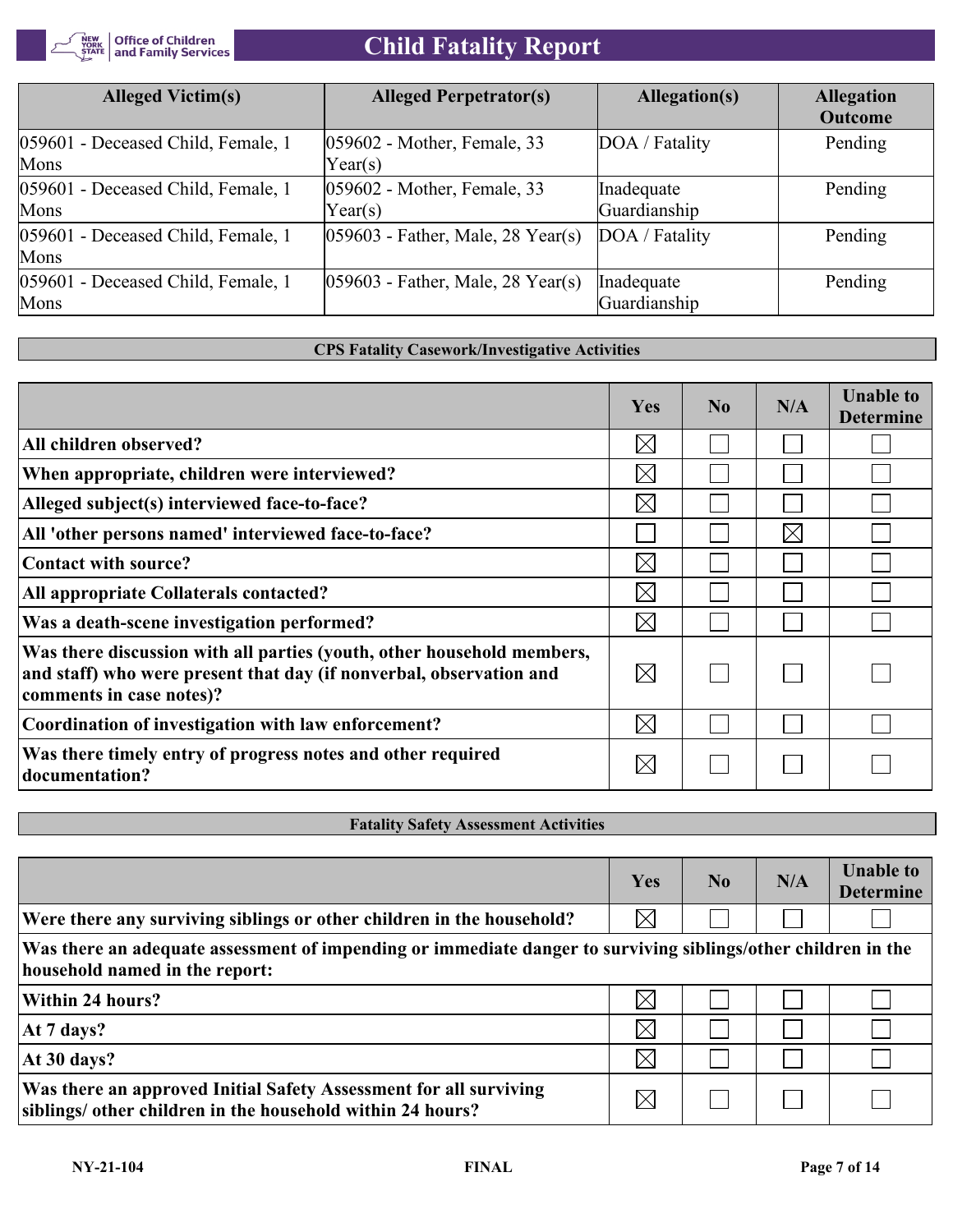

| Are there any safety issues that need to be referred back to the local<br>district?                                                                                                                                                        |  |   |  |
|--------------------------------------------------------------------------------------------------------------------------------------------------------------------------------------------------------------------------------------------|--|---|--|
|                                                                                                                                                                                                                                            |  |   |  |
| When safety factors were present that placed the surviving siblings/other<br>children in the household in impending or immediate danger of serious<br>harm, were the safety interventions, including parent/caretaker actions<br>adequate? |  | M |  |

## **Fatality Risk Assessment / Risk Assessment Profile**

|                                                                                                                                                             | Yes         | $\bf No$    | N/A | <b>Unable to</b><br><b>Determine</b> |
|-------------------------------------------------------------------------------------------------------------------------------------------------------------|-------------|-------------|-----|--------------------------------------|
| Was the risk assessment/RAP adequate in this case?                                                                                                          | $\boxtimes$ |             |     |                                      |
| During the course of the investigation, was sufficient information<br>gathered to assess risk to all surviving siblings/other children in the<br>household? |             |             |     |                                      |
| Was there an adequate assessment of the family's need for services?                                                                                         | $\times$    |             |     |                                      |
| Did the protective factors in this case require the LDSS to file a petition<br>in Family Court at any time during or after the investigation?               |             | $\boxtimes$ |     |                                      |
| Were appropriate/needed services offered in this case                                                                                                       |             |             |     |                                      |

#### **Explain:**

Based on the risk assessment completed by ACS, the family could benefit from grief and bereavement services. On 10/24/21, ACS opened a service case, but closed the same on 12/30/21 as the family declined services.

#### **Placement Activities in Response to the Fatality Investigation**

|                                                                                                                                                                                                       | Yes | N <sub>0</sub> | N/A | <b>Unable to</b><br><b>Determine</b> |
|-------------------------------------------------------------------------------------------------------------------------------------------------------------------------------------------------------|-----|----------------|-----|--------------------------------------|
| Did the safety factors in the case show the need for the surviving<br>siblings/other children in the household be removed or placed in foster<br>care at any time during this fatality investigation? |     |                |     |                                      |
| Were there surviving children in the household that were removed either<br>as a result of this fatality report / investigation or for reasons unrelated<br>to this fatality?                          |     |                |     |                                      |
| <b>Explain as necessary:</b><br>The SSs were not removed form the home.                                                                                                                               |     |                |     |                                      |

## **Legal Activity Related to the Fatality**

**Was there legal activity as a result of the fatality investigation?** There was no legal activity.

| Have any Orders of Protection been issued? No |
|-----------------------------------------------|
|                                               |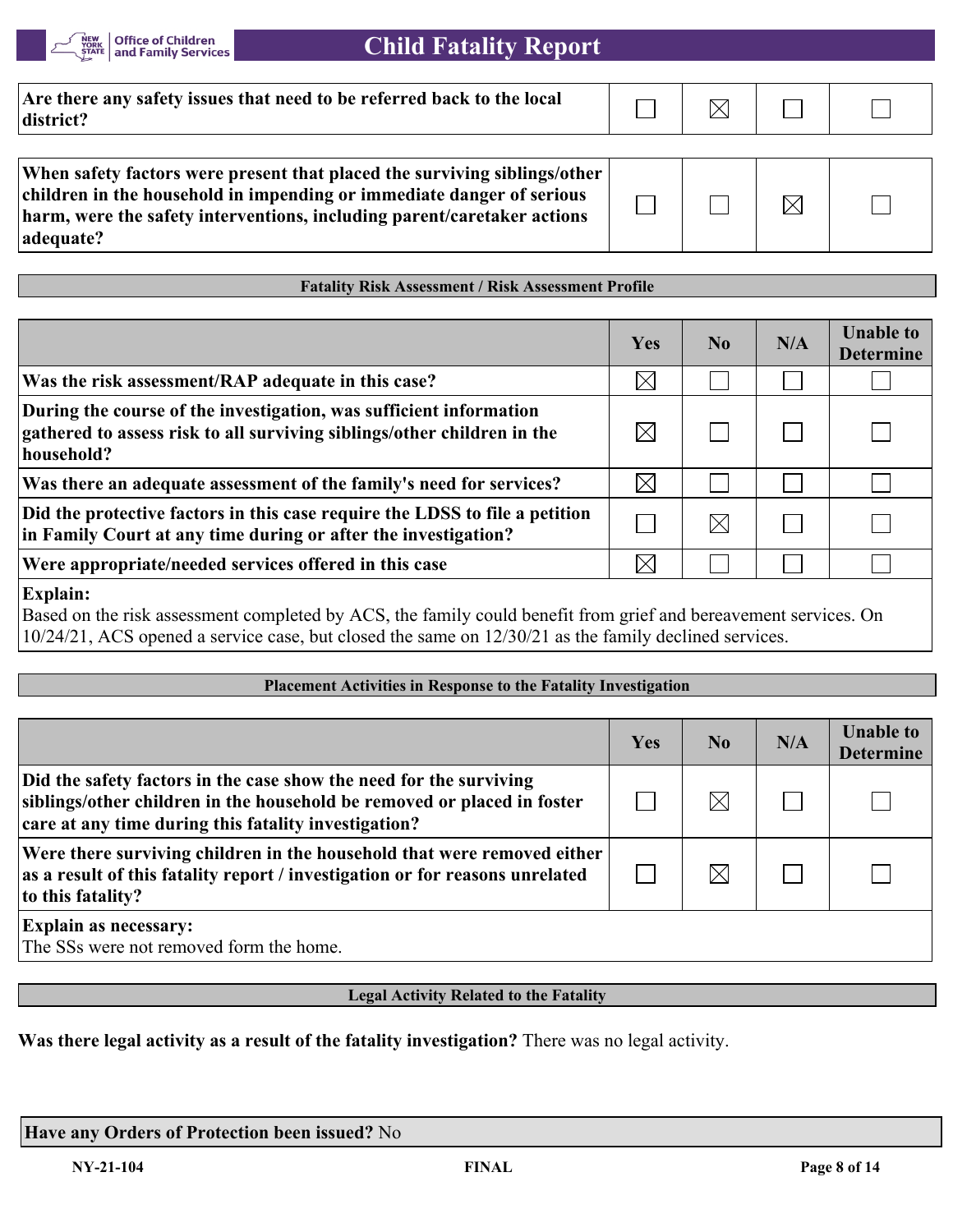

| <b>Services</b>                                               | <b>Provided</b><br><b>After</b> | Offered,<br>but | Offered,<br><b>Unknown</b> | <b>Not</b>     | <b>Needed</b><br>but | N/A         | <b>CDR</b><br><b>Lead to</b> |
|---------------------------------------------------------------|---------------------------------|-----------------|----------------------------|----------------|----------------------|-------------|------------------------------|
|                                                               | <b>Death</b>                    | <b>Refused</b>  | if Used                    | <b>Offered</b> | Unavailable          |             | <b>Referral</b>              |
|                                                               |                                 |                 |                            |                |                      |             |                              |
| <b>Bereavement counseling</b>                                 |                                 | $\boxtimes$     |                            |                |                      |             |                              |
| <b>Economic support</b>                                       |                                 |                 |                            |                |                      | $\boxtimes$ |                              |
| <b>Funeral arrangements</b>                                   |                                 |                 |                            |                |                      | $\boxtimes$ |                              |
| <b>Housing assistance</b>                                     |                                 |                 |                            |                |                      | $\boxtimes$ |                              |
| <b>Mental health services</b>                                 |                                 |                 |                            |                |                      | $\boxtimes$ |                              |
| <b>Foster care</b>                                            |                                 |                 |                            |                |                      | $\boxtimes$ |                              |
| <b>Health care</b>                                            |                                 |                 |                            |                |                      | $\boxtimes$ |                              |
| <b>Legal services</b>                                         |                                 |                 |                            |                |                      | $\boxtimes$ |                              |
| <b>Family planning</b>                                        |                                 |                 |                            |                |                      | $\boxtimes$ |                              |
| <b>Homemaking Services</b>                                    |                                 |                 |                            |                |                      | $\boxtimes$ |                              |
| <b>Parenting Skills</b>                                       |                                 |                 |                            |                |                      | $\boxtimes$ |                              |
| <b>Domestic Violence Services</b>                             |                                 |                 |                            |                |                      | $\boxtimes$ |                              |
| <b>Early Intervention</b>                                     |                                 |                 |                            |                |                      | $\boxtimes$ |                              |
| <b>Alcohol/Substance abuse</b>                                |                                 |                 |                            |                |                      | $\boxtimes$ |                              |
| <b>Child Care</b>                                             | $\boxtimes$                     |                 |                            |                |                      |             |                              |
| Intensive case management                                     |                                 |                 |                            |                |                      | $\boxtimes$ |                              |
| Family or others as safety resources                          |                                 |                 |                            |                |                      | $\boxtimes$ |                              |
| <b>Other</b>                                                  |                                 | $\times$        |                            |                |                      |             |                              |
| <b>Other, specify: Preventive Services</b>                    |                                 |                 |                            |                |                      |             |                              |
| Additional information, if necessary:                         |                                 |                 |                            |                |                      |             |                              |
| On 11/11/21, ACS submitted a daycare voucher for the 1-yo SS. |                                 |                 |                            |                |                      |             |                              |

**Services Provided to the Family in Response to the Fatality**

**Were services provided to siblings or other children in the household to address any immediate needs and support their well-being in response to the fatality?** No **Explain:**

The SM declined services.

**Were services provided to parent(s) and other care givers to address any immediate needs related to the fatality?** Yes

**Explain:**

On 11/11/21, ACS submitted a daycare voucher for the 1-yo SS.

## **History Prior to the Fatality**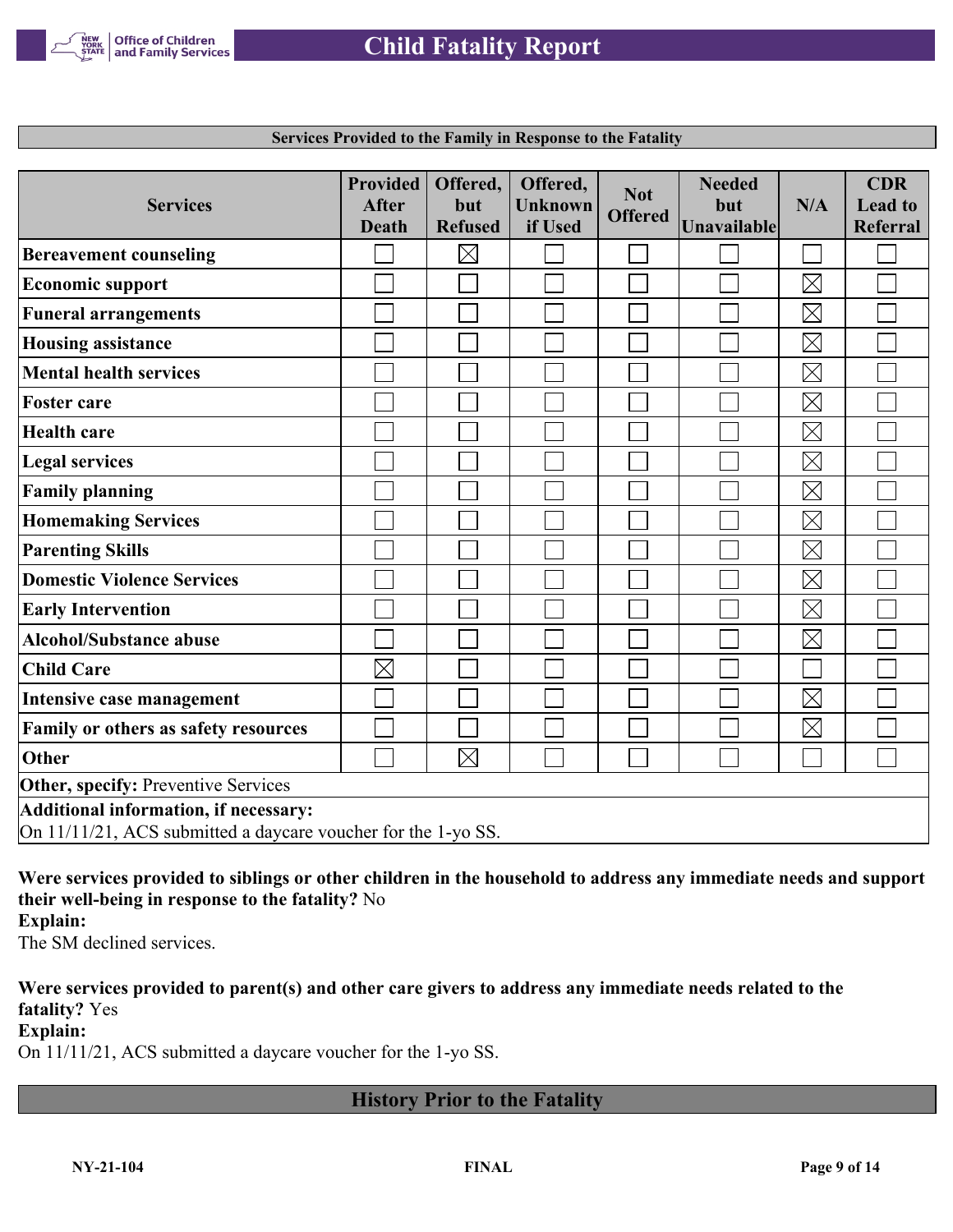**Child Information**

| Did the child have a history of alleged child abuse/maltreatment?                                                                                                                                                                       |                                                               | N <sub>o</sub> |  |  |
|-----------------------------------------------------------------------------------------------------------------------------------------------------------------------------------------------------------------------------------------|---------------------------------------------------------------|----------------|--|--|
| Was the child ever placed outside of the home prior to the death?                                                                                                                                                                       |                                                               | No.            |  |  |
| Were there any siblings ever placed outside of the home prior to this child's death?                                                                                                                                                    | N <sub>o</sub>                                                |                |  |  |
| Was the child acutely ill during the two weeks before death?                                                                                                                                                                            | N <sub>o</sub>                                                |                |  |  |
|                                                                                                                                                                                                                                         |                                                               |                |  |  |
| <b>Infants Under One Year Old</b>                                                                                                                                                                                                       |                                                               |                |  |  |
| During pregnancy, mother:<br>Had medical complications / infections<br>Misused over-the-counter or prescription drugs<br>Experienced domestic violence<br>$\boxtimes$ Was not noted in the case record to have any of the issues listed | Had heavy alcohol use<br>Smoked tobacco<br>Used illicit drugs |                |  |  |

## **Infant was born:**

Drug exposed With fetal alcohol effects or syndrome

 $\boxtimes$  With neither of the issues listed noted in case record

## **CPS - Investigative History Three Years Prior to the Fatality**

| Date of<br><b>SCR</b><br><b>Report</b>                                                      | <b>Alleged</b><br>Victim(s)                                                                                                                                                                                                                                                                                                                                                                                                                                                                                                                                                                                                                                                                                                                              | <b>Alleged</b><br>Perpetrator(s) | Allegation(s)                                                                                                   | <b>Allegation</b><br><b>Outcome</b> | Compliance <br>I <sub>ssue(s)</sub> |
|---------------------------------------------------------------------------------------------|----------------------------------------------------------------------------------------------------------------------------------------------------------------------------------------------------------------------------------------------------------------------------------------------------------------------------------------------------------------------------------------------------------------------------------------------------------------------------------------------------------------------------------------------------------------------------------------------------------------------------------------------------------------------------------------------------------------------------------------------------------|----------------------------------|-----------------------------------------------------------------------------------------------------------------|-------------------------------------|-------------------------------------|
|                                                                                             | $02/13/2020$ Sibling, Female, 1 Days                                                                                                                                                                                                                                                                                                                                                                                                                                                                                                                                                                                                                                                                                                                     | Mother, Female, 32 Years         | Inadequate Guardianship                                                                                         | Substantiated                       | N <sub>o</sub>                      |
| <b>Report Summary:</b>                                                                      | care due to maltreatment.                                                                                                                                                                                                                                                                                                                                                                                                                                                                                                                                                                                                                                                                                                                                |                                  | The 2/13/20 SCR report alleged the SM gave birth to a baby. The SM had two other CHN that were removed from her |                                     |                                     |
|                                                                                             | <b>Report Determination: Indicated</b>                                                                                                                                                                                                                                                                                                                                                                                                                                                                                                                                                                                                                                                                                                                   |                                  | Date of Determination: 04/03/2020                                                                               |                                     |                                     |
| were provided.                                                                              | <b>Basis for Determination:</b><br>ACS documented there was some evidence that supported the substantiation of the allegations. The SM failed to make<br>adequate provisions for the newborn (now 1-yo SS) prior to birth, and reported she was advised by her attorney that she<br>did not have to disclose being pregnant to the agency. The SM also refused to provide the agency with an address where<br>she had planned to stay with the newborn upon discharge.<br><b>OCFS Review Results:</b><br>ACS initiated the investigation in a timely manner and followed up on information obtained from pertinent collaterals.<br>The circumstances of the case warranted court intervention and ACS filed an Article Ten petition. Appropriate notices |                                  |                                                                                                                 |                                     |                                     |
| Are there Required Actions related to the compliance issue(s)? $[$<br>$\boxtimes$ No<br>Yes |                                                                                                                                                                                                                                                                                                                                                                                                                                                                                                                                                                                                                                                                                                                                                          |                                  |                                                                                                                 |                                     |                                     |
| Date of<br><b>SCR</b><br><b>Report</b>                                                      | <b>Alleged</b><br>Victim(s)                                                                                                                                                                                                                                                                                                                                                                                                                                                                                                                                                                                                                                                                                                                              | <b>Alleged</b><br>Perpetrator(s) | <b>Allegation(s)</b>                                                                                            | <b>Allegation</b><br>Outcome        | <b>Compliance</b><br>Issue(s)       |
| 10/25/2019                                                                                  | Sibling, Female, 6<br>Years                                                                                                                                                                                                                                                                                                                                                                                                                                                                                                                                                                                                                                                                                                                              | Mother, Female, 31<br>Years      | <b>Excessive Corporal</b><br>Punishment                                                                         | Substantiated                       | N <sub>o</sub>                      |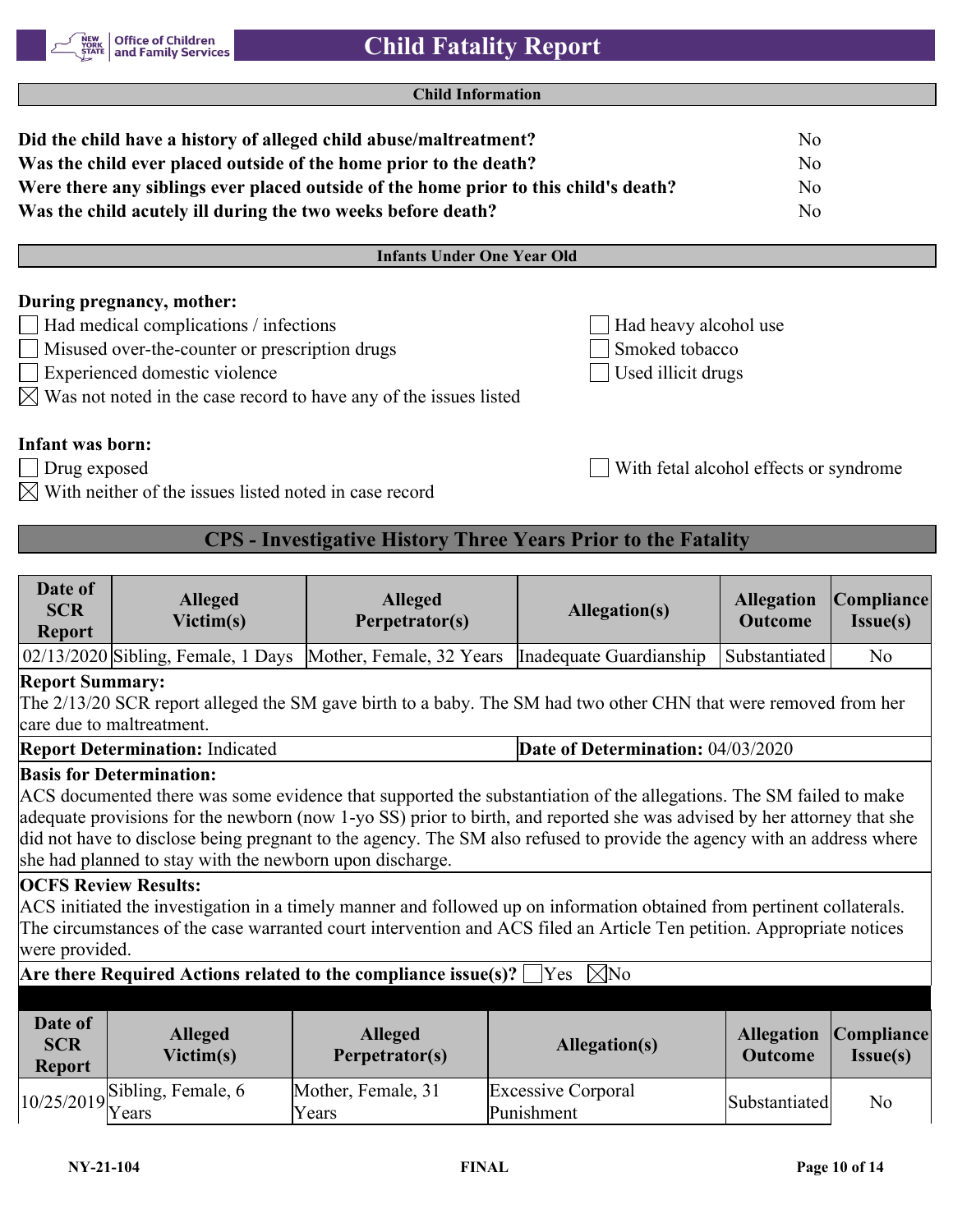

| Sibling, Female, 6<br>Years | Mother, Female, 31<br>Years | Inadequate Guardianship       | Substantiated |
|-----------------------------|-----------------------------|-------------------------------|---------------|
| Sibling, Female, 6<br>Years | Mother, Female, 31<br>Years | Lacerations / Bruises / Welts | Substantiated |

## **Report Summary:**

The 10/25/19 SCR report alleged that the SM had a history if using excessive force when disciplining the 6-yo CH resulting in marks or bruises. On 10/24/19, the SM beat the 6-yo SS with a belt and punched her in the mouth, as punishment for getting a bad grade. As a result, the 6-yo had a foot long bruise on her right arm and a split lip.

## **Basis for Determination:**

ACS documented there was some credible evidence to support the substantiation of allegations. The SM failed to provide the 6-yo SS with proper guardianship, by unreasonably inflicting harm to the child.

## **OCFS Review Results:**

The investigation of the report was adequate. Proper notices were provided to the family. ACS made the appropriate referrals and interviewed the CH at CAC. There was evidence of supervisory involvement. The decision to indicate the report was appropriate. ACS filed an Article Ten Petition.

## **Are there Required Actions related to the compliance issue(s)?**  $\Box$  Yes  $\Box$  No

| Date of<br><b>SCR</b><br><b>Report</b> | <b>Alleged</b><br>Victim(s) | <b>Alleged</b><br>Perpetrator(s) | <b>Allegation(s)</b>                    | <b>Allegation</b><br><b>Outcome</b> | Compliance<br>Issue(s) |
|----------------------------------------|-----------------------------|----------------------------------|-----------------------------------------|-------------------------------------|------------------------|
| 11/18/2018                             | Sibling, Female, 5<br>Years | Mother, Female, 30 Years         | <b>Excessive Corporal</b><br>Punishment | Substantiated                       | N <sub>o</sub>         |
|                                        | Sibling, Female, 5<br>Years | Mother, Female, 30 Years         | Inadequate Guardianship                 | Substantiated                       |                        |
|                                        | Sibling, Female, 5<br>Years | Mother, Female, 30 Years         | Lacerations / Bruises /<br>Welts        | Substantiated                       |                        |
|                                        | Sibling, Female, 5<br>Years | Grandparent, Female, 48<br>Years | Inadequate Guardianship                 | Unsubstantiated                     |                        |
|                                        | Sibling, Female, 5<br>Years | Grandparent, Female, 48<br>Years | Parents Drug / Alcohol<br>Misuse        | Unsubstantiated                     |                        |
|                                        | Sibling, Male, 1<br>Years   | Grandparent, Female, 48<br>Years | Inadequate Guardianship                 | Unsubstantiated                     |                        |
|                                        | Sibling, Male, 1<br>Years   | Grandparent, Female, 48<br>Years | Parents Drug / Alcohol<br>Misuse        | Unsubstantiated                     |                        |
|                                        | Sibling, Female, 5<br>Years | Father, Male, 25 Years           | Inadequate Guardianship                 | Unsubstantiated                     |                        |
|                                        | Sibling, Male, 1<br>Years   | Father, Male, 25 Years           | Inadequate Guardianship                 | Unsubstantiated                     |                        |
|                                        | Sibling, Male, 1<br>Years   | Mother, Female, 30 Years         | Inadequate Guardianship                 | Unsubstantiated                     |                        |

## **Report Summary:**

The 11/18/18 SCR report alleged the MGM was using crack to the point of impairment in the presence of the two CHN. When the MGM was impaired, she was aggressive. The MGM was spending her money on drugs. As a result, the electricity was turned off. The SM and the SF were aware that the MGM used drugs and allowed the situation to continue.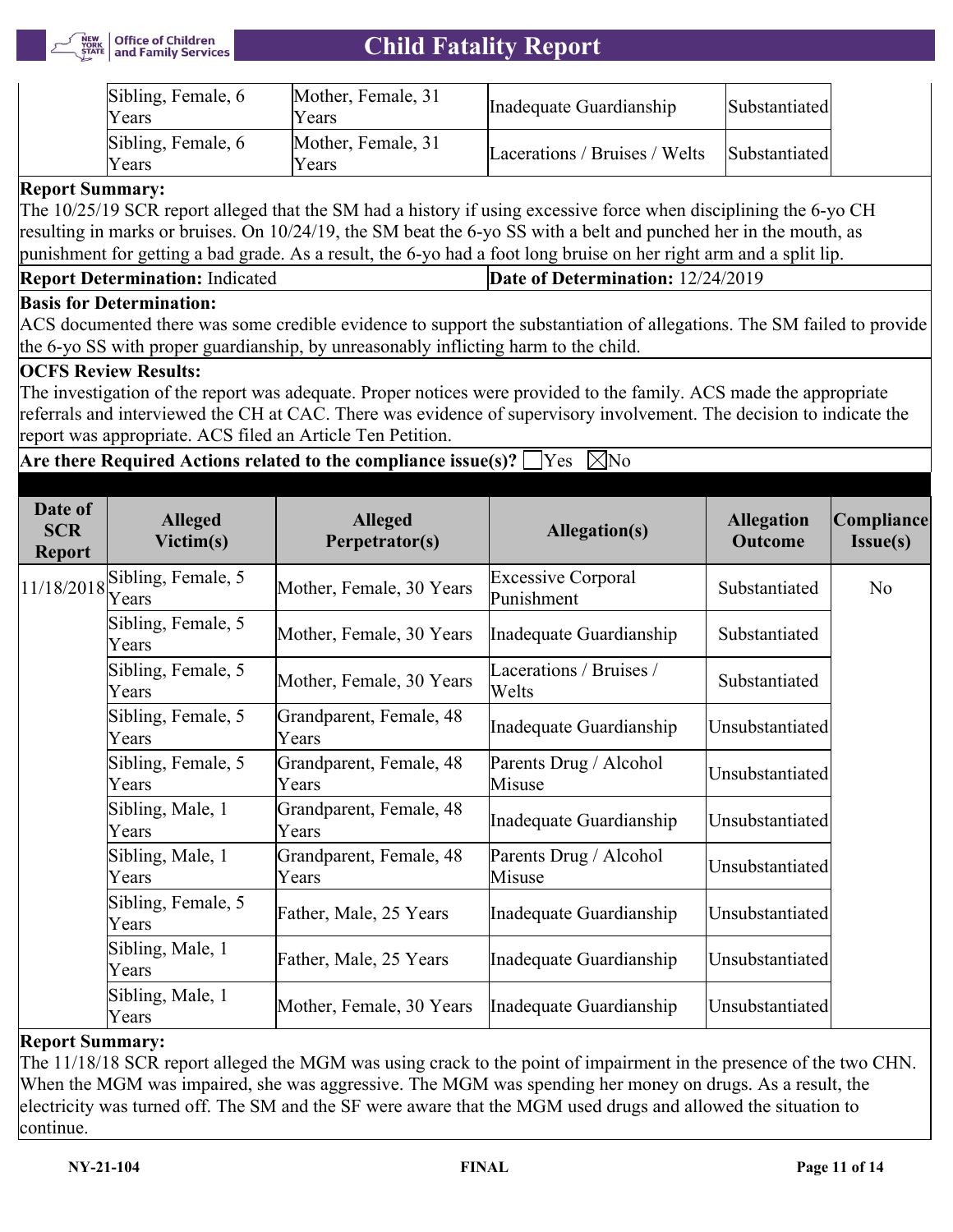

**Report Determination:** Indicated **Date of Determination:** 01/15/2019

## **Basis for Determination:**

The then 5-yo SS disclosed the SM hit her with a belt causing bruising and marks on her left arm and her legs. The SM admitted to using a belt as a form of punishment for the 5-yo. ACS saw the punishment to be excessive due to using a belt and also leaving multiple marks and bruises. The SF was observed to be an adequate caretaker and able to meet the needs of the 1-yo and 5-yo CHN. ACS observed no indication the MGM behaved in a way that impacted the quality of care for the CHN. ACS did not observe the MGM using drugs.

#### **OCFS Review Results:**

ACS initiated the investigation in a timely manner. The appropriate notices were provided. There was evidence of supervisory involvement throughout the investigation and at critical points. The decision to file an Article 10 Petition was also appropriate.

**Are there Required Actions related to the compliance issue(s)?**  $\Box$  Yes  $\Box$  No

#### **CPS - Investigative History More Than Three Years Prior to the Fatality**

There was no CPS investigative history more than three years prior to the fatality.

#### **Known CPS History Outside of NYS**

There was no known CPS History outside of NYS.

#### **Preventive Services History**

During the 11/18/18 investigation, ACS opened a service case on 12/15/18. The initial FASP reflected the report was originally registered against the MGM stating concerns regarding drug use, no electricity and the CHN being dirty. It was observed that marijuana was being used in the home but away from the CHN. A subsequent report was registered against the SM for excessive corporal punishment as the SM used a belt to discipline the 8-yo. There were bruises on her left arm and both legs. On 12/18/18, an Article Ten petition was filed. The Family Court granted court ordered supervision as well as a limited OP and the SM and SF were not to use any form of physical discipline and comply with PPRS. The service plan for the SM included parent training and clinical health services. The service plan for the SF included parent training. On 8/30/19, ACS supervision ended, but the family was active with PPRS.

During the 10/25/19 investigation, ACS filed an Article Ten petition on 10/28/19. The CHN were released to the SF with supervision. The family was linked to a higher level of preventive services.

The 5/8/21 FASP reflected preventive services were no longer warranted. The SM completed her parenting class and anger management, and was engaged in therapy. There were no safety concerns.

On 6/8/21, ACS' supervision expired and on 7/2/21, the service case was closed.

#### **Legal History Within Three Years Prior to the Fatality**

| Was there any legal activity within three years prior to the fatality investigation? |                          |                                 |  |  |
|--------------------------------------------------------------------------------------|--------------------------|---------------------------------|--|--|
| $\boxtimes$ Family Court                                                             | $\bowtie$ Criminal Court | $\boxtimes$ Order of Protection |  |  |

**Family Court Petition Type:** FCA Article 10 - CPS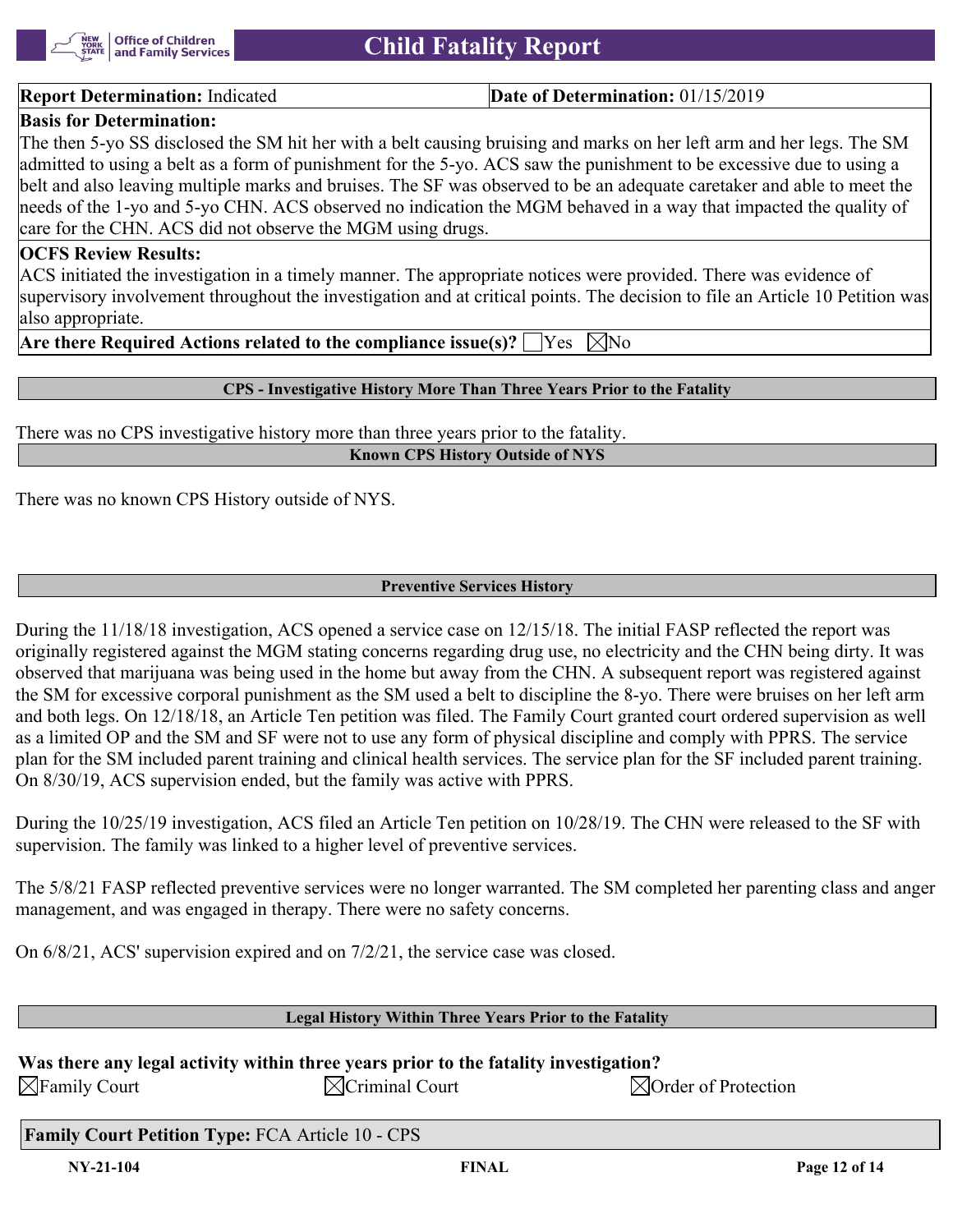

| Date Filed:        | <b>Fact Finding Description:</b>                                                                                                                                                                                                                                                                                                                                                                                                                                     | <b>Disposition Description:</b> |  |  |
|--------------------|----------------------------------------------------------------------------------------------------------------------------------------------------------------------------------------------------------------------------------------------------------------------------------------------------------------------------------------------------------------------------------------------------------------------------------------------------------------------|---------------------------------|--|--|
| 12/18/2018         | There was not a fact finding                                                                                                                                                                                                                                                                                                                                                                                                                                         | There was not a disposition     |  |  |
| <b>Respondent:</b> | $ 059602$ Mother Female 33 Year(s)                                                                                                                                                                                                                                                                                                                                                                                                                                   |                                 |  |  |
| Comments:          | According to CS, on 12/18/18, an Article Ten Neglect petition was filed in Kings County Family<br>Court. The SM was named as the respondent. The Article Ten petition was settled on 5/30/19 with a<br>three month adjournment in contemplation of dismissal (ACD) with ACS supervision. The Family<br>Court also issued a short order which prevented the SM from using physical discipline. The SM was<br>also ordered to complete parenting and anger management. |                                 |  |  |

|                    | <b>Family Court Petition Type: FCA Article 10 - CPS</b>                                                                                                                                                                                                                                                                                                                                                                                                                                                                                                                                                                                                                                                                                                                                                                                                                                                                                                                                                                                                                                                                                                                                                           |                                 |  |  |  |
|--------------------|-------------------------------------------------------------------------------------------------------------------------------------------------------------------------------------------------------------------------------------------------------------------------------------------------------------------------------------------------------------------------------------------------------------------------------------------------------------------------------------------------------------------------------------------------------------------------------------------------------------------------------------------------------------------------------------------------------------------------------------------------------------------------------------------------------------------------------------------------------------------------------------------------------------------------------------------------------------------------------------------------------------------------------------------------------------------------------------------------------------------------------------------------------------------------------------------------------------------|---------------------------------|--|--|--|
| Date Filed:        | <b>Fact Finding Description:</b>                                                                                                                                                                                                                                                                                                                                                                                                                                                                                                                                                                                                                                                                                                                                                                                                                                                                                                                                                                                                                                                                                                                                                                                  | <b>Disposition Description:</b> |  |  |  |
| 10/28/2019         | There was not a fact finding                                                                                                                                                                                                                                                                                                                                                                                                                                                                                                                                                                                                                                                                                                                                                                                                                                                                                                                                                                                                                                                                                                                                                                                      | Order of Supervision            |  |  |  |
| <b>Respondent:</b> | 059602 Mother Female 33 Year(s)                                                                                                                                                                                                                                                                                                                                                                                                                                                                                                                                                                                                                                                                                                                                                                                                                                                                                                                                                                                                                                                                                                                                                                                   |                                 |  |  |  |
| Comments:          | According to ACS, on 10/28/19, ACS filed an Article Ten Neglect petition in Kings County family<br>Court naming th SM as the respondent. It was settled on 11/9/20. The SM allocated to a 1051(a) to<br>Neglect. The settlement date also served as the date of Disposition. The following were the conditions<br>of release: the 8-yo SS was released to the SM, the 4-yo and 1-yo SSs were released to the SM and SF<br>with court ordered supervision, six months of a suspended judgement (backdated to 9/18/20-<br>supervision to end on 3/18/21), the SM was to comply with a final order of protection, usual terms, no<br>corporal punishment, SM was to comply with ACS supervision, allowing announced and unannounced<br>home visits, and allowing the CW to speak to the CH privately, SM was to continue therapy at a<br>service provider agency and comply with reasonable recommendations including family therapy for the<br>8-yo SS and the SM, the SM was to continue to cooperate with PPRS, both parents to insure the CHN<br>received required services, including complying with a referral for the 8-yo SS, for evaluation for play<br>therapy, the SM was to sign any necessary releases. |                                 |  |  |  |

| <b>Family Court Petition Type: FCA Article 10 - CPS</b> |                                                                                                                                                                                                                                                                                            |                                 |  |  |
|---------------------------------------------------------|--------------------------------------------------------------------------------------------------------------------------------------------------------------------------------------------------------------------------------------------------------------------------------------------|---------------------------------|--|--|
| Date Filed:                                             | <b>Fact Finding Description:</b>                                                                                                                                                                                                                                                           | <b>Disposition Description:</b> |  |  |
| 02/19/2020                                              | There was not a fact finding                                                                                                                                                                                                                                                               | There was not a disposition     |  |  |
| <b>Respondent:</b>                                      | $(059602 \text{ Mother Female } 33 \text{ Year(s)})$                                                                                                                                                                                                                                       |                                 |  |  |
| Comments:                                               | According to ACS, on 2/19/20, ACS filed an Article Ten Neglect petition in Kings County Family<br>Court naming the SM as the respondent. The petition was filed on behalf of the 1-yo SS. The petition<br>was filed due to the open Article Ten petition the SM had for her other two CHN. |                                 |  |  |

| <b>Criminal Charge: Assault</b><br>Degree: 2                                                                 |            |                      |              |  |
|--------------------------------------------------------------------------------------------------------------|------------|----------------------|--------------|--|
| Date Charges Filed: Against Whom?                                                                            |            | Date of Disposition: | Disposition: |  |
| Unknown                                                                                                      | The mother | <b>Unknown</b>       | unknown      |  |
| On 9/18/21, LE said the SM had a prior criminal history of an Assault 2 charge for the 8-yo SS.<br>Comments: |            |                      |              |  |

## **Have any Orders of Protection been issued?** Yes